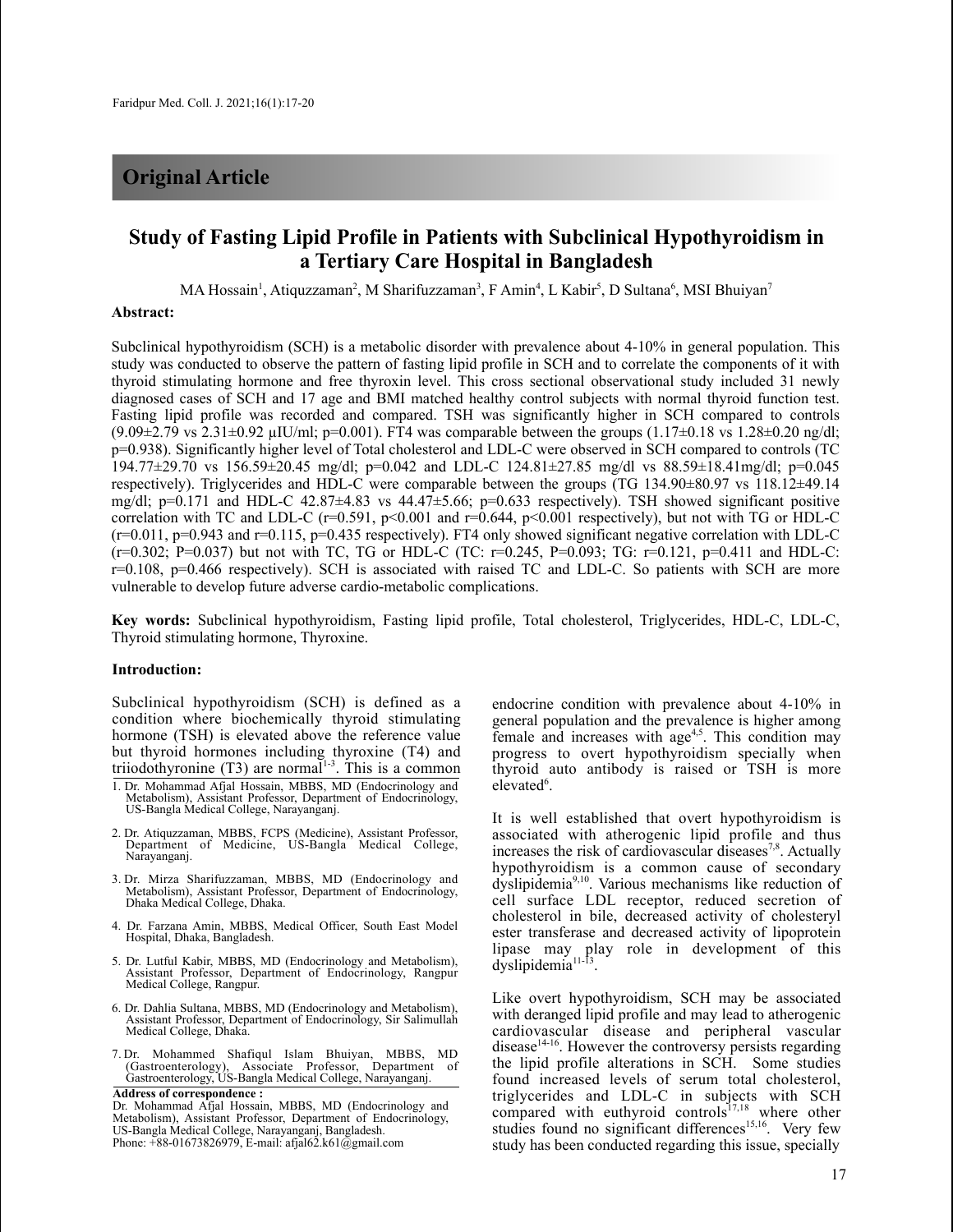in Bangladesh. So this study was conducted to observe the pattern of fasting lipid profile in patients with subclinical hypothyroidism and to correlate different components of it with thyroid stimulating hormone (TSH) & free thyroxine (FT4) level.

### **Materials and Methods:**

This cross sectional observational study was conducted in Medicine and Endocrinology outpatient department of US- Bangla Medical College and Hospital, Narayanganj from September 2019 to February 2020. Subclinical hypothyroidism was diagnosed when TSH  $\geq 5.1 \mu$ IU/ml and Free T4 remained in reference range (0.83-1.8 ng/dl). Patients suffering from overt hypothyroidism (primary/secondary), undergoing treatment with thyroxine/antithyroid drugs, lipid lowering agents or oral contraceptives, patients with diabetes mellitus, cardiac, liver or renal diseases or any chronic disease and pregnant women were excluded from the study. Thirty one subjects with newly diagnosed SCH aged 20 to 50 years were included. Seventeen age and BMI matched healthy subjects with normal thyroid function test were included as euthyroid control group. Informed written consent was taken from each participant. Detailed clinical history was taken and demographic & anthropometric data was recorded in a data collection sheet. Blood sample was collected in the morning at least after 12-hours overnight fasting. TSH  $&$  FT<sub>4</sub> were measured by ELFA (Enzyme Linked Fluorescent Assay) in Biomerieux MINI VIDAS Automated Immunoassay Analyzer, FRANCE. Total cholesterol (TC), HDL cholesterol (HDL-C) and triglycerides (TG) were estimated by Enzymatic method in SELECTRA PRO M, FRANCE. LDL cholesterol (LDL-C) was calculated from TC, HDL-C and TG, using Friedwald's Formula<sup>19</sup> [LDL-C=  $TC - (HDL-C + TG/5)$ ].

After editing and coding, the coded data was directly entered into the computer by using Statistical Package for the Social Sciences (SPSS) version 22.0 software. Data were expressed as mean  $\pm$  standard deviation (SD) and were compared between groups using Student's t test. Correlation of TSH & FT4 with the different components of fasting lipid profile was done by Pearson's correlation analysis. A p value of less than or equal to 0.05 was considered as statistically significant.

### **Results:**

Total sample size was 48 which included 31 cases of subclinical hypothyroidism (SCH) and 17 age and BMI matched controls. Total 37 female (23 cases of SCH & 14 controls) and 11 male (8 cases of SCH & 3 controls) were included.

Table I shows comparison of different demographic and biochemical parameters between the cases of SCH and control subjects which indicates significantly higher TSH, total cholesterol and LDL cholesterol among SCH subjects where age, BMI, Free thyroxine (FT4), Triglycerides and HDL cholesterol are comparable between the groups.

| Table I: Comparison of age, BMI, Thyroid hormones |  |  |  |                                                    |  |  |  |  |  |
|---------------------------------------------------|--|--|--|----------------------------------------------------|--|--|--|--|--|
|                                                   |  |  |  | and fasting lipid profile between SCH subjects and |  |  |  |  |  |
| controls                                          |  |  |  |                                                    |  |  |  |  |  |

| <b>Characteristics</b>                                  | SCH (n=31)                            | Control (n=17)   | p value |
|---------------------------------------------------------|---------------------------------------|------------------|---------|
| Age (years)                                             | $35.84 \pm 7.05$                      | $33.71 \pm 7.45$ | 0.896   |
| BMI ( $\text{kg/m}^2$ )                                 | $23.83 \pm 2.12$                      | $23.47 \pm 3.23$ | 0.091   |
| TSH (µIU/ml)                                            | $9.09 \pm 2.79$                       | $2.31 \pm 0.91$  | 0.001   |
| $FT_4$ (ng/dl)                                          | $1.17 \pm 0.18$                       | $1.28 + 0.20$    | 0.938   |
| Total Cholesterol (mg/dl) 194.77 ± 29.70 156.59 ± 20.45 |                                       |                  | 0.042   |
| Triglycerides (mg/dl)                                   | $134.90 \pm 80.97$ 118.12 $\pm$ 49.14 |                  | 0.171   |
| $HDL-C$ (mg/dl)                                         | $42.87 \pm 4.83$                      | $44.47 \pm 5.66$ | 0.633   |
| $LDL-C (mg/dl)$                                         | $124.81 \pm 27.85$ 88.59 ± 18.41      |                  | 0.045   |

\*p  $\leq$ 0.05 indicates statistically significant, p  $\leq$ 0.001 indicates highly significant

Table II shows correlation of different components of fasting lipid profile with TSH and  $FT_4$  which indicates significant positive correlation between TSH and total cholesterol & LDL cholesterol level where  $FT_4$ negatively correlated with LDL cholesterol level.

**Table II:** Correlation of TSH and  $FT_4$  with different components of fasting lipid profile

|  | Total cholesterol Triglycerides HDL-C LDL-C |       |                       |  |
|--|---------------------------------------------|-------|-----------------------|--|
|  | TSH r 0.591                                 | 0.011 | $-0.115$ $0.644$      |  |
|  | $p \, < \, 0.001$                           | 0.943 | $0.435 \quad < 0.001$ |  |
|  | $FT_4$ r -0.245                             | 0.121 | $-0.108 - 0.302$      |  |
|  | $p_{0.093}$                                 | 0.411 | 0.466 0.037           |  |
|  |                                             |       |                       |  |

\*r= Pearson correlation coefficient

\*p  $\leq 0.05$  indicates statistically significant, p  $\leq 0.001$ indicates highly significant

#### **Discussions:**

Subclinical hypothyroidism (SCH) is a common metabolic disorder. As thyroid hormones play an important role in synthesis and degradation of different components of blood lipids, dyslipidemia may be present in SCH. This study was conducted in newly diagnosed subclinical hypothyroid patients to observe the pattern of fasting lipid profile among them.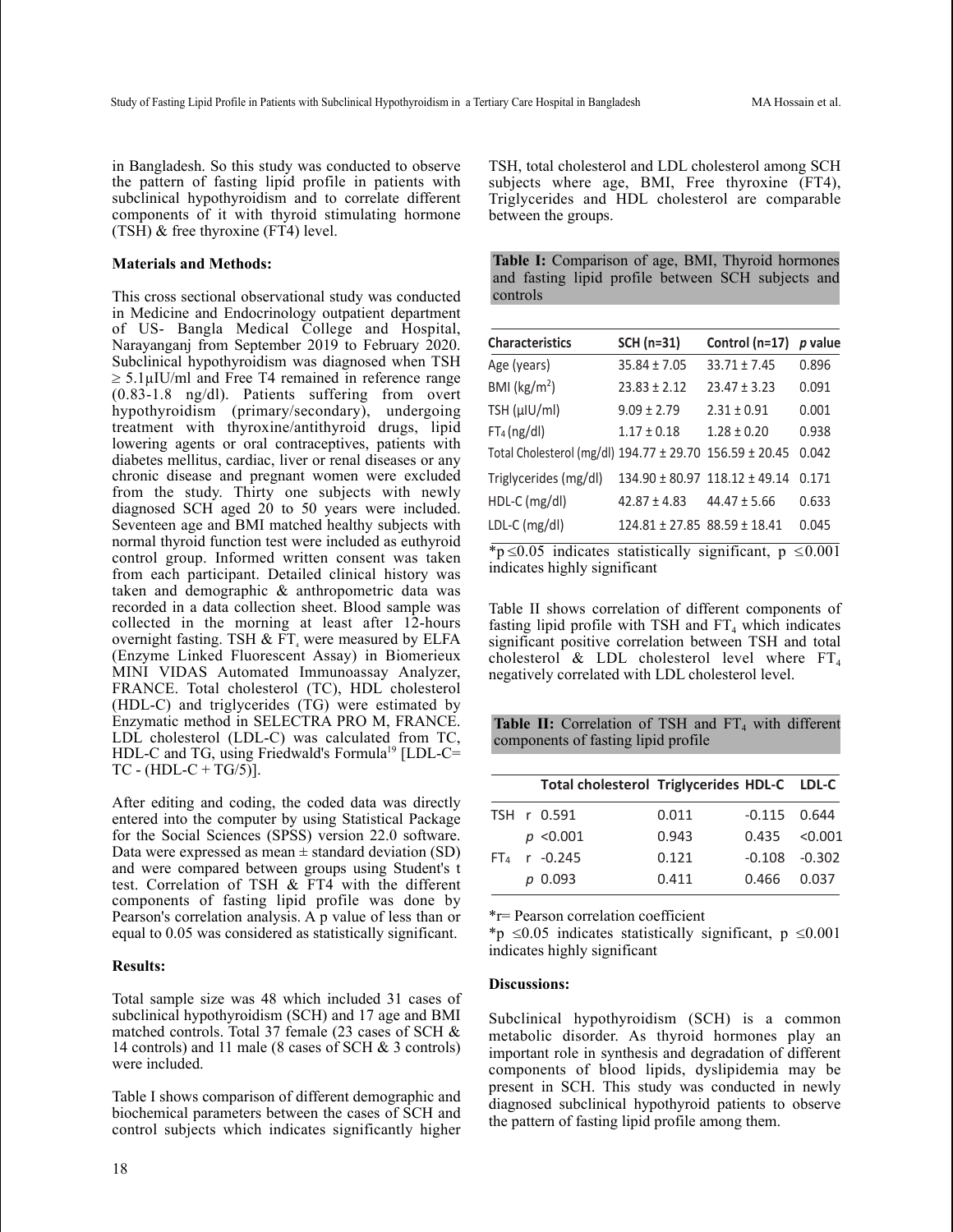In this study, significantly higher serum total cholesterol (TC) and LDL cholesterol (LDL-C) were found in SCH patients compared to control subjects. This finding is supported by some previous studies<sup>17,18,20-22</sup>. Although thyroid hormones deficiency leads to slightly reduced cholesterol synthesis due to decrease activity of HMG Co A reductase, TC & LDL-C level may be increased $^{23,24}$ . Thyroid hormones deficiency leads to reduced LDL receptors on the cell surface for which degradation of LDL-C is impaired<sup>11</sup>. Moreover cholesterol secretion in bile is also impaired which leads to decrease clearance of cholesterol<sup>12</sup>. All these conditions may lead to increase serum level of TC and LDL-C in SCH. However very few study found no significant difference regarding TC & LDL-C level among SCH & control subjects<sup>16</sup>.

Like TC & LDL-C, relationship of HDL-C with SCH is highly controversial<sup>25</sup>. Some studies found significantly lower HDL-C in SCH compared to control<sup>15-18</sup> whenever few studies found higher HDL-C in  $SCH<sup>14</sup>$ . In contrast to those findings, present study found that HDL-C was comparable among the groups. However this finding is also supported by few studies $5,15,17$ .

Like cholesterol, TG metabolism is also impaired in hypothyroidism. Thyroid hormones stimulate lipoprotein lipase which degrades TG and thyroid hormones deficiency may be associated with raised TG level in blood<sup>11</sup>. Some previous studies found increased TG in SCH compared to control subjects 14,16,18,26,27 . In contrast to this finding, present study did not found any significant difference in the level of TG between the groups. Actually cholesterol metabolism is more affected than TG metabolism in thyroid hormones deficit. Moreover TG & HDL-C are more associated with dietary habit, physical activity, body weight and metabolic syndrome. As thyroid hormones deficiencies lead to weight gain, patients with hypothyroidism may present with obesity and metabolic syndrome which may lead to hypertriglyceridemia and low HDL-C. Our control group was age & BMI matched, where most of the previous studies included SCH patients with higher BMI compared to control. As a result, raised TG and low HDL-C were found in those studies which differ from our result. However few studies supported our findings<sup>5,17,28</sup>.

In this study, TSH showed significant positive correlation with TC & LDL-C, but not with TG & HDL-C. A previous study in Bangladesh among overall hypothyroid patients also found similar result<sup>29</sup>. Some other studies found positive correlation between TSH and TC, TG & LDL-C and negative correlation between TSH & HDL-C in subclinical hypothyroid patients which support our result in term of correlation of TSH with TC & LDL-C but not in term of TG &

HDL-C<sup>18,22,28</sup>. In this study,  $FT_4$  was negatively correlated with LDL-C but not with any other component of fasting lipid profile. A previous study observed significant negative correlation between  $FT_4$ and TC, TG & LDL-C among overall hypothyroid patients<sup>29</sup> whether another study found no correlation between  $FT_4$  and any component of fasting lipid profile<sup>18</sup>. Difference in sample size and inclusion criteria, difference in age, ethnicity, dietary habits & BMI may be the cause of this variation.

# **Conclusions:**

Subclinical hypothyroidism is associated with atherogenic lipid profile. Therefore patients with this condition are more prone to develop atherosclerosis and adverse cardiovascular outcome. So every subclinical hypothyroid patient should be advised for exploring metabolic parameters including fasting lipid profile. The sample size of the study was small. We did not assay free triiodothyronine (FT3) and thyroid autoantibodies including anti thyroid peroxidase (anti TPO) & anti thyroglobulin antibody which may have effect on serum lipid. Lipoprotein (a) was not measured which may affect cardiovascular outcome. LDL-C was calculated by Friedwald's formula, not measured directly; so full actual scenario of LDL-C may not be revealed. Effect of thyroid hormone replacement was not observed in this study. A large sample study should be conducted with above mentioned parameter for definite conclusions.

# **Acknowledgement:**

We are grateful to Prof. Dr. Swapna Bhattacharjee and Prof. Dr. Shekhar Bhattacharjee, Professors of Medicine, US-Bangla Medical College for their kind supervision. We also express our gratitude to all lab technicians of US-Bangla Medical College Hospital for their technical support. We like to thank all the participants for their cooperation.

# **Conflicts of interest:**

There are no conflicts of interest.